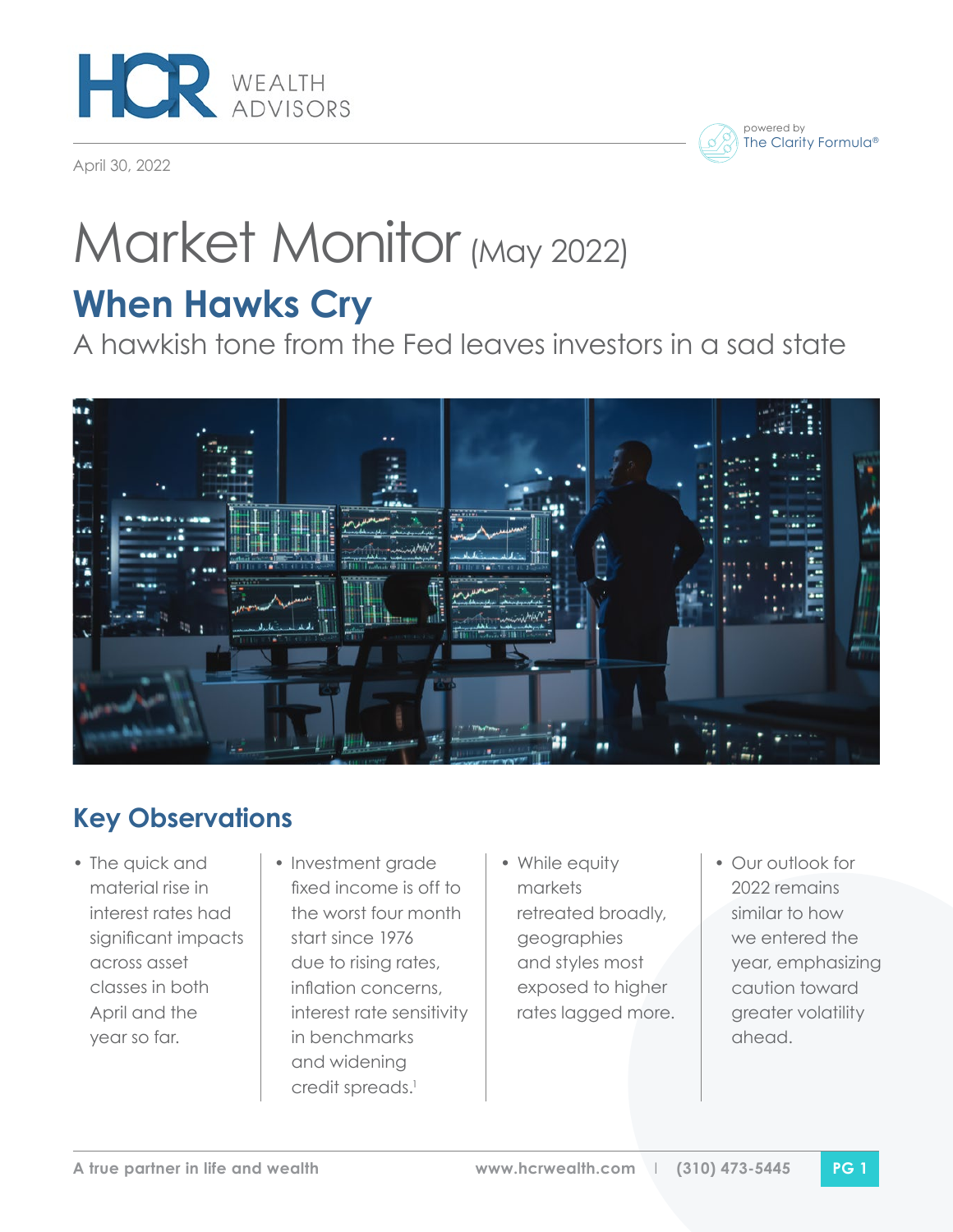



### **Market Recap**

"I would say 50 basis points will be on the table for the May meeting," said Chairman Powell on April 21 during a press conference.2 Pursuing a dual mandate of both full employment and price stability, the Federal Reserve (the Fed) is under pressure to cool off inflation which is near 40-year highs.<sup>3</sup> Higher rates have had an adverse impact on many asset prices globally.



<sup>\*</sup>Hedge fund returns are lagged 1 month. Sources: FactSet, Morningstar. As of April 30, 2022

In March, the Consumer Price Index (CPI) rose by 8.5 percent<sup>4</sup> year-over-year. Even though 82 percent<sup>5</sup> of the March increase came from energy and food, considered the more volatile parts of inflation, the Fed acknowledged a need to regain control of prices.

Thus far, the Fed's only direct action has been to increase the Fed Funds rate by 0.25 percent in March. At the time of writing, the futures market was pricing in a 99.1 percent probability of a 0.50 percent move at the May meeting and a total of ten 0.25 percent increases in 2022 ending the year with a Fed Funds rate of 3.0 -3.25 percent.<sup>6</sup> If predictions become reality, that would mark the most hawkish move by the Fed since 1994 when then Fed chair Alan Greenspan increased rates by 3 percent over a year.<sup>7</sup>

In 1994 the Bloomberg Aggregate was down nearly 2 percent while the Fed raised rates, but it was buoyed by a starting yield-to-worst of 5.62 percent, a benefit we do not enjoy today with significantly lower rates. The yield-to-worst on the Bloomberg Aggregate was 1.75 percent at the start of 2022.

Although most of the Fed's action is still ahead of us, the fixed income market has taken them at their word. The Bloomberg Aggregate is off to its worst start since its inception. With few places to hide as demonstrated by the matrix of various fixed income segments shown below, 2022 has been a hard year for bond investors thus far.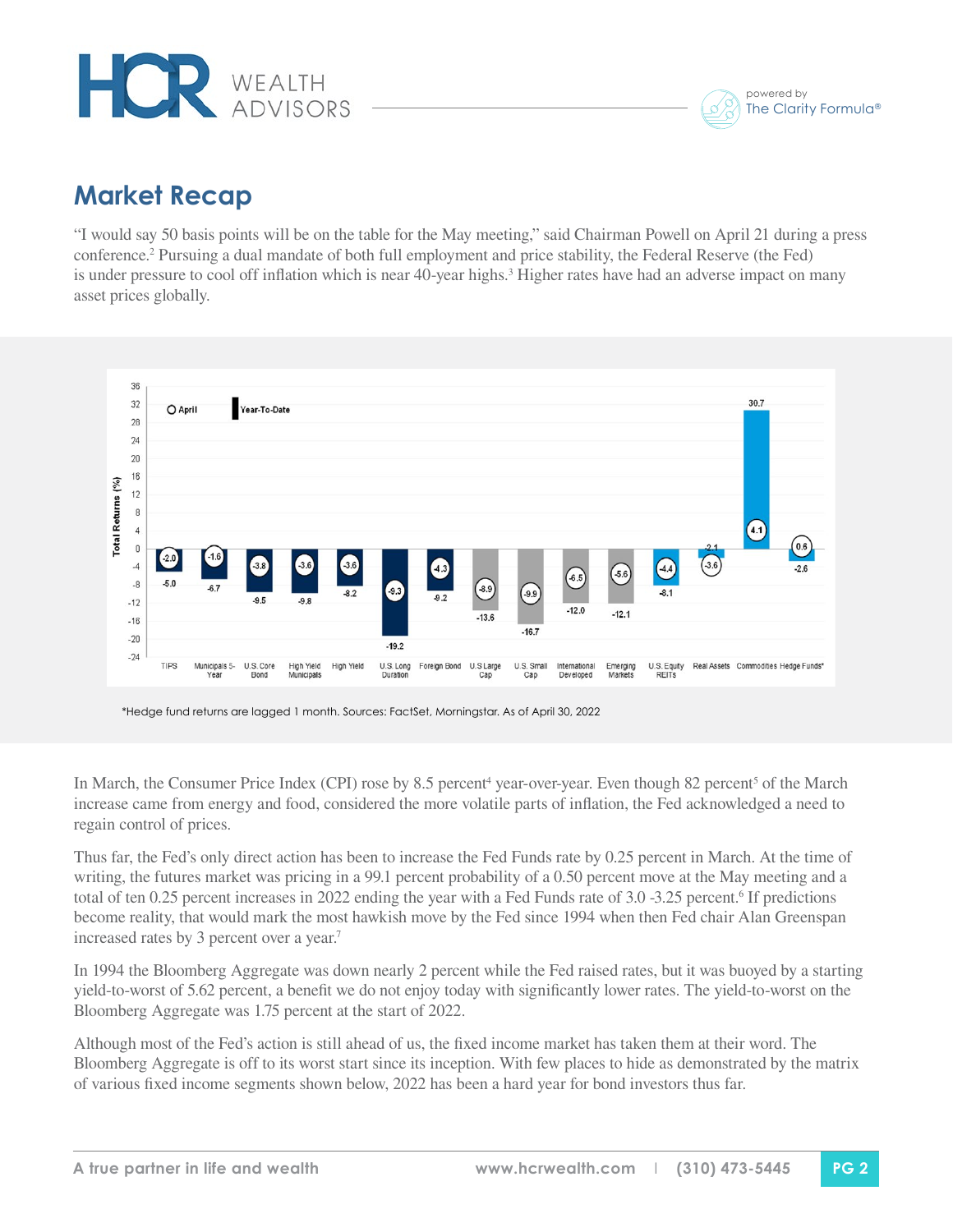

| <b>Sector</b>                 | Weight in<br><b>S&amp;P</b> 500 | <b>January</b><br>Return (%) | 3 Month<br>$Return$ %) |
|-------------------------------|---------------------------------|------------------------------|------------------------|
| <b>Information Technology</b> | 28.3%                           | $-6.9%$                      | 0.5%                   |
| <b>Health Care</b>            | 12.8%                           | $-6.8%$                      | $-1.4%$                |
| <b>Consumer Discretionary</b> | 12.6%                           | $-9.7%$                      | $-8.1%$                |
| <b>Financials</b>             | 10.9%                           | $0.1\%$                      | $-2.5%$                |
| <b>Communication Services</b> | 10.2%                           | $-6.2%$                      | $-8.8%$                |
| <b>Industrials</b>            | 7.8%                            | $-4.7%$                      | $-3.2\%$               |
| <b>Consumer Staples</b>       | 6.6%                            | $-1.4%$                      | 7.6%                   |
| <b>Energy</b>                 | $3.3\%$                         | 19.1%                        | 16.5%                  |
| <b>Real Estate</b>            | 2.6%                            | $-8.5%$                      | $0.0\%$                |
| <b>Materials</b>              | 2.5%                            | $-6.8%$                      | $-0.3%$                |
| <b>Utilities</b>              | 2.4%                            | $-3.3%$                      | 4.3%                   |

**Interest rate sensitivity continues to be the primary driver of fixed income return in 2022. Assets with a duration exposure less than the Bloomberg Aggregate, ~7 years, tended to perform better than the index overall.**

Source: FactSet, Morningstar. As of April 30, 2022.

**HOR** WEALTH

While higher rates and lower fixed income prices is a common connection, the connectivity does not stop there. The reverberating effect of higher interest rates has shown its impact throughout the market.

#### **Higher rates showed their sedative powers on highly priced stocks again in April, continuing the trend for 2022. The linkage goes like this:**

- Often when valuing a stock an investor will look at the future earnings power of a business.
- To value those future earnings in today's dollars they will use a discount rate.
- The higher the discount rate, the lower the value of the stock.

| $P/E$ Quintile       | April<br>Return | <b>YTD</b><br>Return |
|----------------------|-----------------|----------------------|
| Quintile 1 (Highest) | $-16.0%$        | $-25.6%$             |
| Quintile 2           | $-8.2%$         | $-14.5%$             |
| Quintile 3           | $-6.6%$         | $-10.6%$             |
| Quintile 4           | $-5.6%$         | $-4.8%$              |
| Quintile 5 (Lowest)  | $-4.3\%$        | 0.7%                 |

Source: FactSet, As of April 30, 2022 on the Russell 1000 Index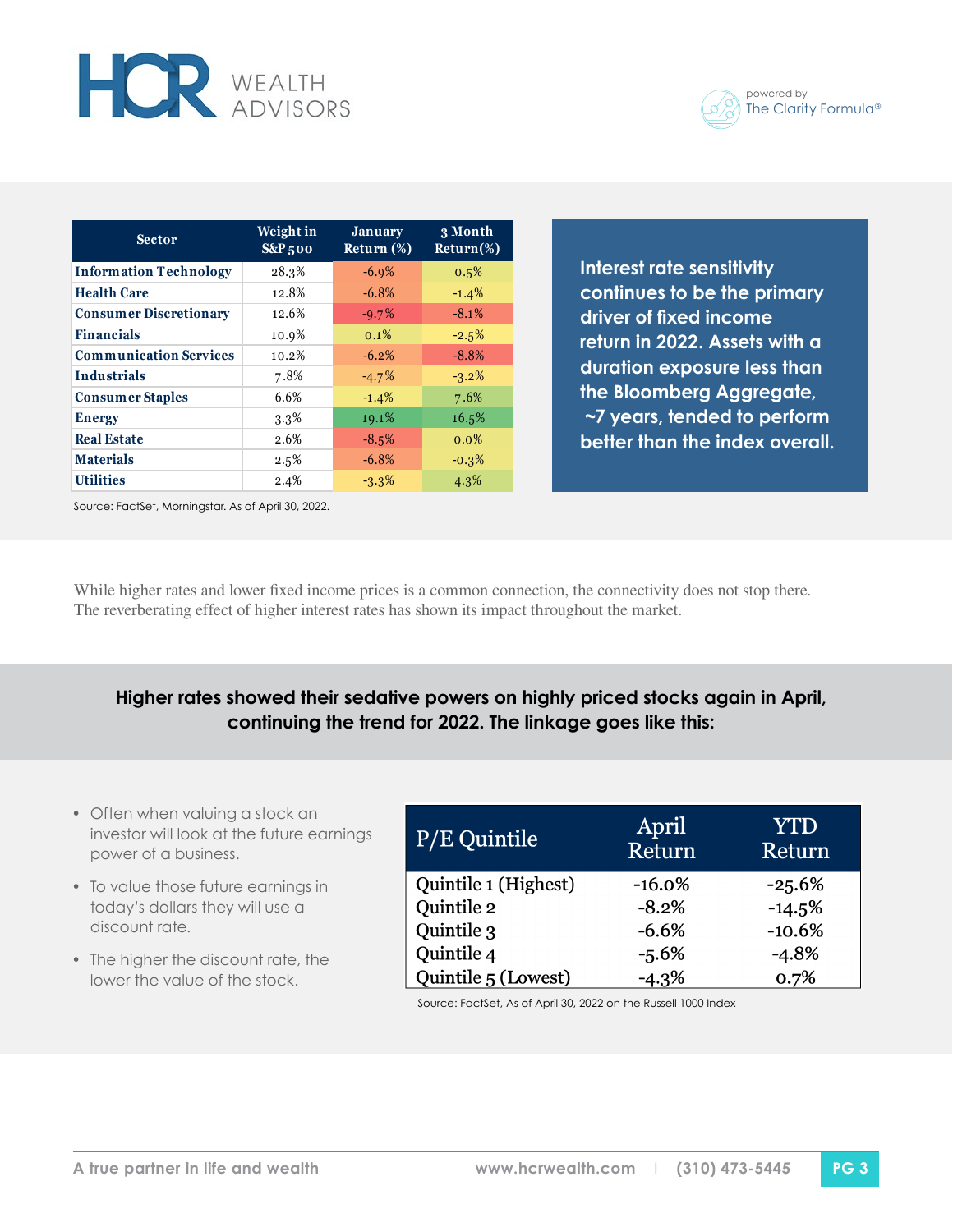



So, higher rates lead to more conservative estimates of value. This has had a disproportionate impact on stocks that are heavily reliant on future earnings growth to justify their high valuations. As we can see below, stocks with higher valuations fell more than their less expensive peers which also impacted growth-oriented indexes more acutely.

Higher rates do not just stop there. They also impact currency prices and thus far, the Fed has been more hawkish than other central banks, moving U.S. rates higher than those abroad. This in turn makes the U.S. dollar more attractive than other currencies and by extension, assets priced in other currencies are worth less in U.S. dollars if the dollar appreciates.



Source: FactSet. As of April 30, 2022

U.S. dollar strength helps explain some of the U.S. equity outperformance versus international peers, but not all of it. International performance continues to roil around the rise and fall of geopolitical risks. While negative returns were prevalent across broad indexes and sectors, China continued to struggle. Down -3.7 percent in April and -17.63 percent for 2022 the world's second largest economy and fourth largest market in the ACWI was a primary detractor to Emerging Markets and ex-U.S. stocks in April. Lingering concerns from policy reform in 2021, a slowing economy, tensions with the West and disruptions from strict COVID measures have all weighed on investors' minds. While very few elements of these headlines are new, concerns of their collective impact have accelerated.